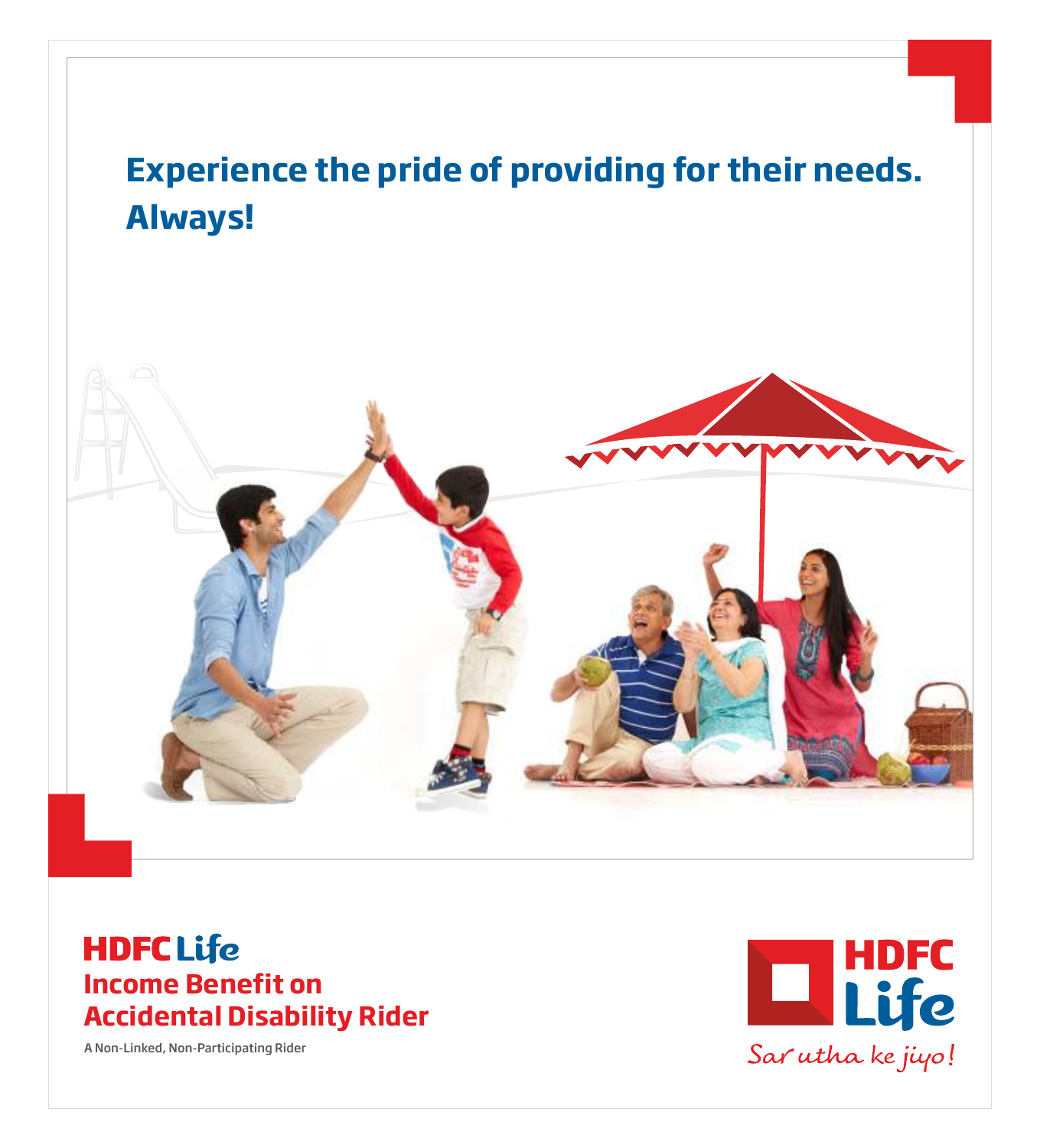Your earning potential is a far more valuable asset than your car or house. An unexpected accident\* may affect your income and ruin your dreams. Accidental disability may affect your ability to perform even some of the simplest tasks such as walking and seeing, keeping you far from generating your income.

Ensure that your family's lifestyle is not compromised even if you are unable to work due to disability - by securing a monthly income with **HDFC Life Income Benefit on Accidental Disability Rider.** 

#### *\*An accident is a sudden, unforeseen and involuntary event caused by external, visible and violent means.*

#### **HDFC Life Income Benet on Accidental Disability Rider at a glance**

This rider can be taken on single life basis at inception or on subsequent policy anniversary of the base plan subject to limits specified below:

| Entry age (last birthday)    | 18 years to 65 years                              |
|------------------------------|---------------------------------------------------|
| Maturity age (last birthday) | Up to 75 years                                    |
| Policy term                  | Minimum: 5 years                                  |
|                              | Maximum: Maximum Policy Term                      |
|                              | offered will be consistent with the               |
|                              | base policy.                                      |
| Premium payment term         | Less than or equal to the premium                 |
|                              | payment term of the base plan                     |
| Minimum Sum Assured          | Rs 100,000                                        |
| Maximum Sum Assured          | No limit, subject to satisfactory<br>underwriting |

# The maximum Sum Assured shall not exceed the Sum Assured of the base policy to which this rider is attached. In addition, the maximum rider sum assured as a proportion of base policy sum assured will be as per the prevailing regulations

#### **What about premiums?**

Please consult your Financial Consultant to know your premium amount. The premium payment frequency for the rider will be same as frequency of the base plan.

For individual policies where no commission is payable, a 3.5% discount will apply to the tabular premium rates.

#### **What is the benet?**

In the event of Total Permanent Disability due to accident, you will be paid a regular monthly income equal to 1% of Sum Assured for a fixed period of 10 years.

The total benefit payable should be less than or equal to Sum Assured of the base policy to which this rider is attached.

In case the death of the life assured occurs while the benefit payments are outstanding then the nominee will continue to receive the outstanding monthly benefit payments.

#### **What is Total Permanent Disability?**

Total Permanent Disability means when the insured is totally, continuously and permanently disabled and meets either of the two definitions below

Part 1: Unable to work:

Disability as a result of injury or accident and is thereby rendered totally incapable of being engaged in any work or any occupation or employment for any compensation, remuneration or profit and he/she is unlikely to ever be able to do so.

#### Part 2: Physical Impairments:

The life assured suffers an injury/accident due to which there is total and irrecoverable loss of:

- a. The use of two limbs; or
- b. The sight of both eyes; or
- c. The use of one limb and the sight of one eye; or
- d. Loss by severance of two or more limbs at or above wrists or ankles; or
- e. The total and irrecoverable loss of sight of one eye and loss by severance of one limb at or above wrist or ankle.

The disabilities as stated above in Part (1) and (2) must have lasted, without interruption, for at least 6 consecutive months and must, be deemed permanent by a medical practitioner\*.

The benefit will commence upon the completion of this uninterrupted period of 6 months. However, for the disabilities mentioned in (d) and (e) under Part (2), such 6 months period would not be applicable and the benefit will commence immediately.

#### **Is there any waiting period?**

There is no waiting period.

#### **Is there any Death benefit?**

The rider aims to provide regular income so that you and your family are financially secure on occurrence of Disability due to accident and hence no death benefit is payable.

#### **Is there any Maturity benefit?**

There is no maturity benefit available under this rider.

#### **What is the grace period?**

The grace period depends on the premium payment frequency and will be as applicable under the base policy to which this rider is attached.

If the rider premium due remains unpaid by the end of the grace period, the rider benefit will cease. No benefits in respect of this rider will be payable in case of lapsed policies.

The Rider Policy is considered to be in-force with the risk cover during the grace period without any interruption.

#### **What is the Paid Up Benefit available?**

There is no Paid Up benefit available. If you stop paying your rider premiums during the premium paying term the benefit will cease and the rider will lapse.

#### **Can I Surrender the Benefit?**

You can surrender the Rider benefit only after the premium paying term. After completion of the premium paying term the following surrender benefit would be payable:

| <b>Premium Pay</b> | <b>Surrender Value</b>                                                     |
|--------------------|----------------------------------------------------------------------------|
|                    | Single Pay & Limited   70% x Total Premiums Paid x Unexplore Loverage Term |
| Regular Pay        | No surrender Value                                                         |

#### **What are the revival conditions?**

Revival of the rider will be as per the revival conditions of the base plan to which it is attached.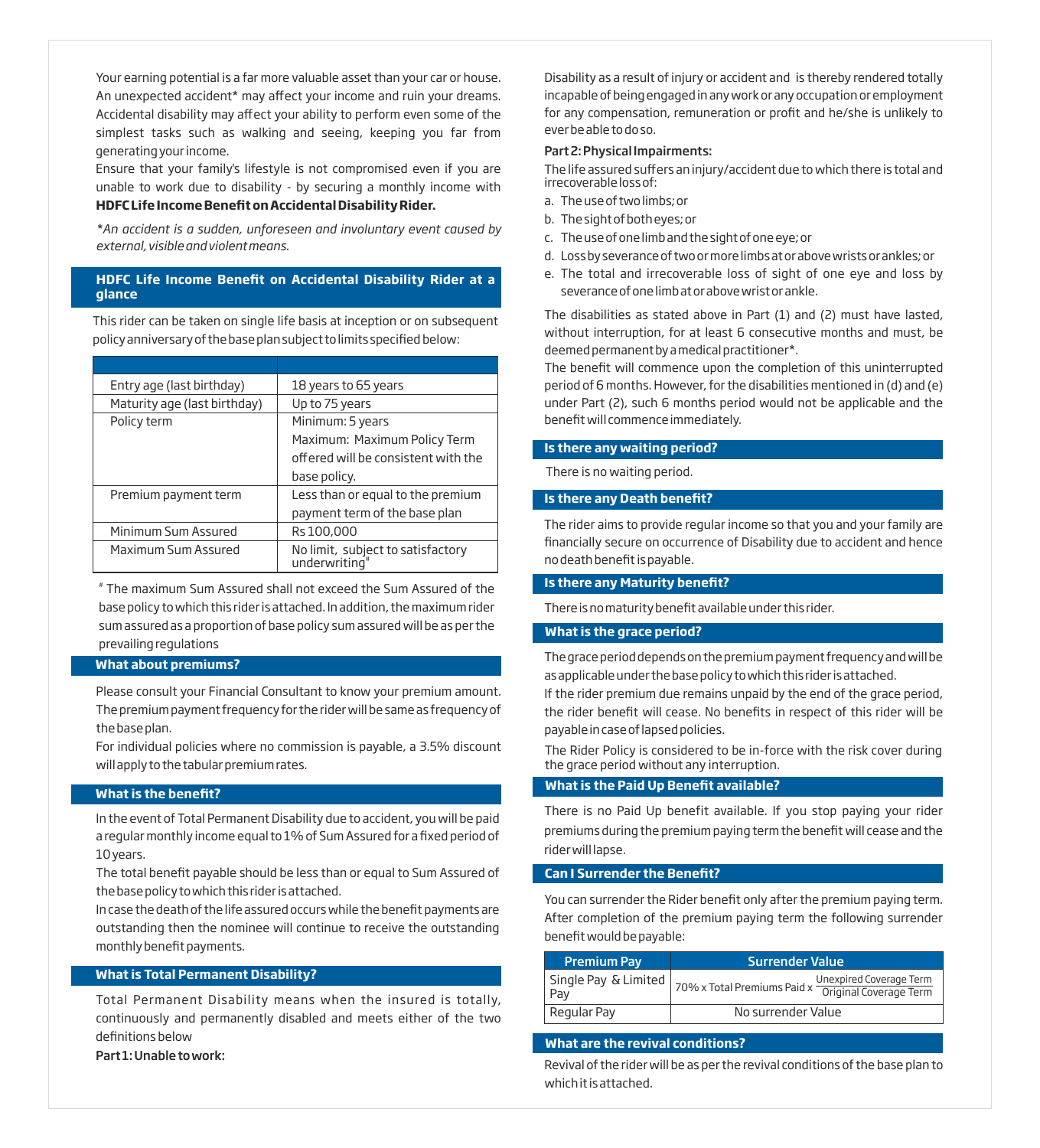#### **What is not covered under this policy?**

The benefit will not be paid if the disability has not persisted for at least 6 consecutive months and is not in the opinion of a medical practitioner\*, deemed to be permanent.

\* A Medical practitioner is a person who holds a valid registration from the medical council of any state of India and is thereby entitled to practice medicine within its jurisdiction; and is acting within the scope and jurisdiction of his license but excluding the Practitioner who is:

- · Insured/Policyholder himself or an agent of the Insured
- · Insurance Agent, business partner(s) or employer/employee of the Insured or
- · A member of the Insured's immediate family

#### The rider benefit will not be paid due to:

1. Pre-existing disease

- 2. Taking part in any hazardous sport or pastimes (including hunting, mountaineering, racing, steeple chasing, bungee jumping, etc)
- 3. Self-inflicted injury, attempted suicide-whether sane or insane
- 4. Nuclear reaction, radiation or nuclear or chemical contamination
- 5. Life Assured flying in any kind of aircraft, other than as a bona fide passenger (whether fare – paying or not) on an aircraft of a licensed airline
- 6. Under influence or abuse of drugs, alcohol, narcotics or psychotropic substance not prescribed by a registered medical practitioner
- 7. War, civil commotion, invasion, terrorism , hostilities (whether war be declared or not)
- 8. The Life Assured taking part in any strike, industrial dispute, riot etc
- 9.The Life assured taking part in any criminal or illegal activity with a criminal intent or committing any breach of law

#### Pre-existing Disease means any condition, ailment, injury or disease:

- a) That is/are diagnosed by a physician within 48 months prior to the effective date of the policy issued by the insurer or its reinstatement or
- b) For which medical advice or treatment was recommended by, or ֬֕֕֕ received from, a physician within 48 months prior to the effective date of the policy issued by the insurer or its reinstatement

#### **Which products can this Rider be offered with?**

HDFC Life Income Benefit on Accidental Disability Rider will be available with the following products:

- HDFC Life Click 2 Protect Plus (101N101V02)
- HDFC Life Sanchay (101N097V08)
- HDFC Life Super Income (101N098V05)
- HDFC Life Click 2 Protect 3D Plus (101N115V05)
- HDFC Life Sanchay Plus (101N134V03)
- HDFC SL ProGrowth Super II (101L066V04)
- HDFC SL ProGrowth Flexi (101L072V05)
- HDFC Life ProGrowth Plus (101L081V05)
- HDFC Life Click 2 Invest (101L100V03)
- HDFC Life Click 2 Wealth (101L133V02)
- HDFC Life Pragati (101N114V04)
- HDFC Life Uday (101N105V04)
- HDFC Life Crest (101L064V03)
- HDFC Life Sampoorn Nivesh (101L103V02)
- HDFC Life YoungStar Super Premium (101L068V03)
- HDFC Life Classic One (101L132V03)
- HDFC Life Classic Assure Plus (101N089V05)
- HDFC Life Sampoorn Samridhi Plus (101N102V05)
- HDFC Life Sanchay Par Advantage (101N136V01)

#### **What are other terms & conditions?**

#### **i)**  Cancellation in Free-look Period:

- You shall have the option of cancelling the Rider, stating the reasons thereof, within 15 days from the date of receipt of the Rider Policy Document in case the policyholder is not agreeable to any Rider terms and conditions. The free-look period for policies purchased through Distance Marketing mode shall be 30 days.
- If Rider is cancelled with the Base Policy, Company shall arrange to refund the Premium paid, subject to deduction of the proportionate risk Premium for the period on cover and the expenses incurred for medical examination (if any) and stamp duty, (if any).
- If Rider is cancelled independently of the Base Policy then the Rider premium will be returned after adjusting proportionate Rider risk premium for the period of cover and the expenses incurred for medical examination (if any) and stamp duty (if any).The Rider can be cancelled in the free-look period independently of the Base Policy to which it is attached.
- The Rider will be cancelled automatically if the Base Policy to which it is attached is cancelled in the free-look period.

#### **ii) Nomination:**

Nomination for this Rider Policy shall be as per the Nomination Schedule under the Main Policy as per Section 39 of the Insurance Act, 1938 as amended from time to time.

#### **iii) Alterations:**

Rider term and sum assured cannot be altered. The premium payment frequency of the rider can be changed if the premium payment frequency on the base product is changed. The premium payment frequency of the rider cannot be changed independently from the base policy.

#### **iv) Assignment and Transfer:**

This Rider Policy cannot be assigned independently. However the Rider Policy can be assigned jointly with the Main Policy as per section 38 of the Insurance Act, 1938 as amended from time to time.

#### **v) Prohibition of Rebates: In accordance with Section 41 of the Insurance Act, 1938 as amended from time to time:**

No person shall allow or o er to allow, either directly or indirectly, as an inducement to any person to take out or renew or continue an insurance in respect of any kind of risk relating to lives or property in India, any rebate of the whole or part of the commission payable or any rebate of the premium shown on the policy, nor shall any person taking out or renewing or continuing a policy accept any rebate, except such rebate as may be allowed in accordance with the published prospectuses or tables of the insurer.